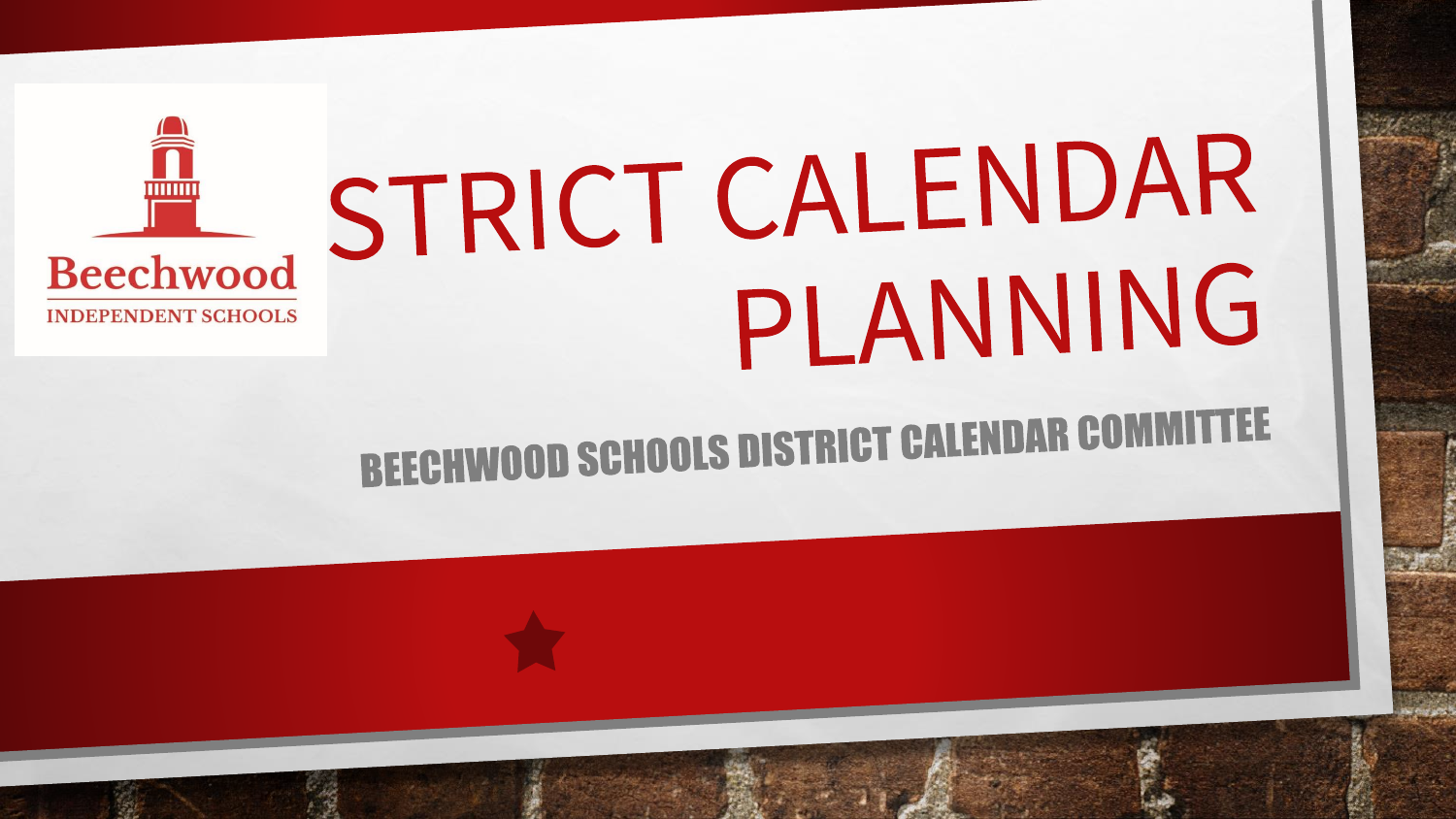### SCHOOL CALENDAR REQUIREMENTS: WHAT DOES THE LAW SAY?

• KRS 158.070 – ESTABLISHES THE PARAMETERS, MINIMUMS, AND REGULATIONS REGARDING SCHOOL CALENDARS

- MINIMUM SCHOOL TERM- 185 DAYS INCLUDING STUDENT ATTENDANCE DAYS, TEACHER PROFESSIONAL DAYS, AND HOLIDAYS.
	- **BEECHWOOD SCHEDULES 187 SCHOOL TERM DAYS**
	- **CURRENT HOLIDAYS: LABOR DAY / THANKSGIVING / MLK JR. DAY / MEMORIAL DAY**
- STUDENT INSTRUCTIONAL YEAR 1,062 HOURS OF INSTRUCTIONAL TIME FOR STUDENTS DELIVERED ON NOT LESS THAN ONE HUNDRED SEVENTY (170) STUDENT ATTENDANCE DAYS - KRS 158.070
	- **BEECHWOOD SCHEDULES 175 INSTRUCTIONAL DAYS WITH 1,132 HOURS OF INSTRUCTION**
- RECENT AMENDMENTS:
	- *VARIABLE STUDENT INSTRUCTIONAL YEAR*  BEGINNING WITH THE 2018-2019 SCHOOL YEAR, AND EACH YEAR THEREAFTER, A LOCAL SCHOOL BOARD OF EDUCATION THAT ADOPTS A SCHOOL CALENDAR WITH THE FIRST STUDENT ATTENDANCE DAY IN THE SCHOOL TERM STARTING NO EARLIER THAN THE MONDAY CLOSEST TO AUGUST 26 MAY USE A VARIABLE STUDENT INSTRUCTIONAL YEAR. "VARIABLE STUDENT INSTRUCTIONAL YEAR" MEANS AT LEAST ONE THOUSAND SIXTY-TWO (1,062) HOURS OF INSTRUCTIONAL TIME DELIVERED ON THE NUMBER OF STUDENT ATTENDANCE DAYS ADOPTED BY A LOCAL BOARD OF EDUCATION WHICH SHALL BE CONSIDERED PROPORTIONALLY EQUIVALENT TO ONE HUNDRED AND SEVENTY (170) STUDENT ATTENDANCE DAYS AND CALENDAR DAYS FOR THE PURPOSES OF A STUDENT INSTRUCTIONAL YEAR.
	- NTI(NON-TRADITIONAL INSTRUCTION) DAYS *KRS 158.070 SECTION 9: ….COMMISSIONER OF EDUCATION MAY GRANT UP TO THE EQUIVALENT OF TEN (10) STUDENT ATTENDANCE DAYS FOR SCHOOL DISTRICTS THAT HAVE AN ALTERNATIVE INSTRUCTION PLAN APPROVED BY THE COMMISSIONER OF EDUCATION FOR THE USE OF ALTERNATIVE METHODS OF INSTRUCTION.*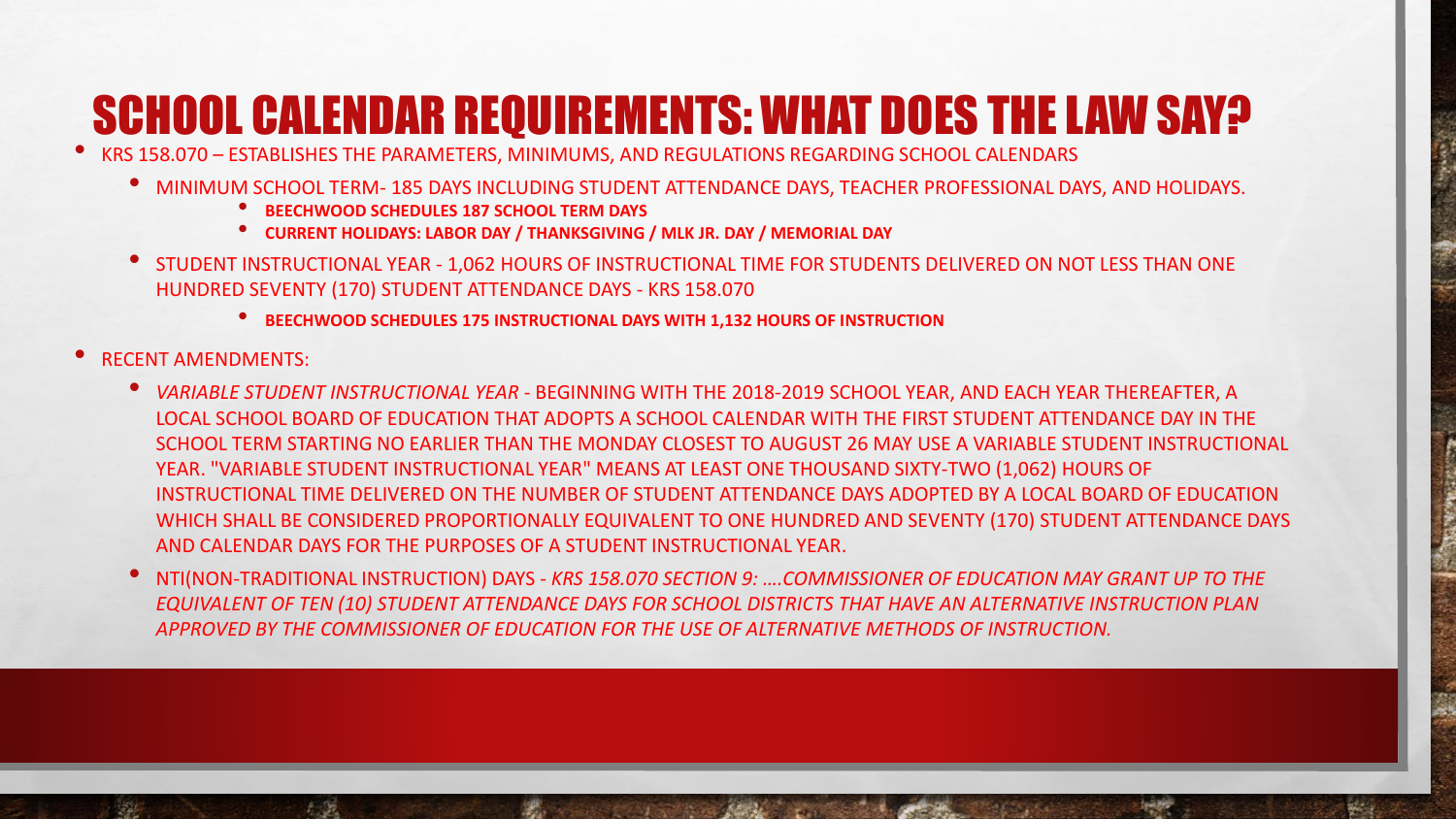### SCHOOL CALENDAR REQUIREMENTS

#### • **CALENDAR COMMITTEE**:

- (1) SCHOOL DISTRICT PRINCIPAL
- (1) SCHOOL DISTRICT OFFICE ADMINISTRATOR OTHER THAN THE SUPERINTENDENT
- (1) MEMBER OF THE LOCAL BOARD OF EDUCATION
- (2) PARENTS OF STUDENTS ATTENDING A SCHOOL IN THE DISTRICT
- (1) SCHOOL DISTRICT ELEMENTARY SCHOOL TEACHER
- (1) SCHOOL DISTRICT MIDDLE OR HIGH SCHOOL TEACHER
- (2) SCHOOL DISTRICT CLASSIFIED EMPLOYEES
- (2) COMMUNITY MEMBERS FROM THE LOCAL CHAMBER OF COMMERCE, BUSINESS COMMUNITY, OR TOURISM COMMISSION
- THE LOCAL BOARD OF EDUCATION SHALL ADOPT A SCHOOL CALENDAR ON OR BEFORE MAY 15 OF EACH YEAR.

#### • **THE CALENDAR SHALL**:

- 1 OPENING DAY SHALL BE SCHEDULED TO OCCUR PRIOR TO THE FIRST STUDENT ATTENDANCE DAY OF THE STUDENT INSTRUCTIONAL YEAR.
- 1 CLOSING DAY SHALL BE SCHEDULED TO OCCUR FOLLOWING THE COMPLETION OF THE LAST STUDENT ATTENDANCE DAY OF THE STUDENT INSTRUCTIONAL YEAR.
- 4 PROFESSIONAL DAYS SCHEDULED
- 4 HOLIDAYS
- ALL SCHOOLS SHALL BE CLOSED ON THE THIRD MONDAY OF JANUARY IN OBSERVANCE OF THE BIRTHDAY OF MARTIN LUTHER KING, JR.
- IF ANY SCHOOL IN A DISTRICT IS USED AS A POLLING PLACE, THE SCHOOL DISTRICT SHALL BE CLOSED ON THE DAY OF THE ELECTION, AND THOSE DAYS MAY BE USED FOR PROFESSIONAL DEVELOPMENT ACTIVITIES, PROFESSIONAL MEETINGS, OR PARENT-TEACHER CONFERENCES.
- A DISTRICT MAY BE OPEN ON THE DAY OF AN ELECTION IF NO SCHOOL IN THE DISTRICT IS USED AS A POLLING PLACE. HOWEVER SCHOOLS MUST BE CLOSED ON A PRESIDENTIAL ELECTION DAY.
- LOCAL SCHOOL DISTRICTS SHALL PLAN, IN ACCORDANCE WITH THIS SUBSECTION, FOR THE MAKE-UP OF INSTRUCTIONAL TIME MISSED DUE TO EMERGENCY. IN ADDITION TO THE MINIMUM 1,062 HOUR STUDENT INSTRUCTIONAL YEAR, THE SCHOOL CALENDAR SHALL INCLUDE DAYS EQUAL TO THE GREATEST NUMBER OF DAYS MISSED SYSTEM-WIDE IN THE LOCAL SCHOOL DISTRICT OVER THE PRECEDING FIVE (5) SCHOOL YEARS.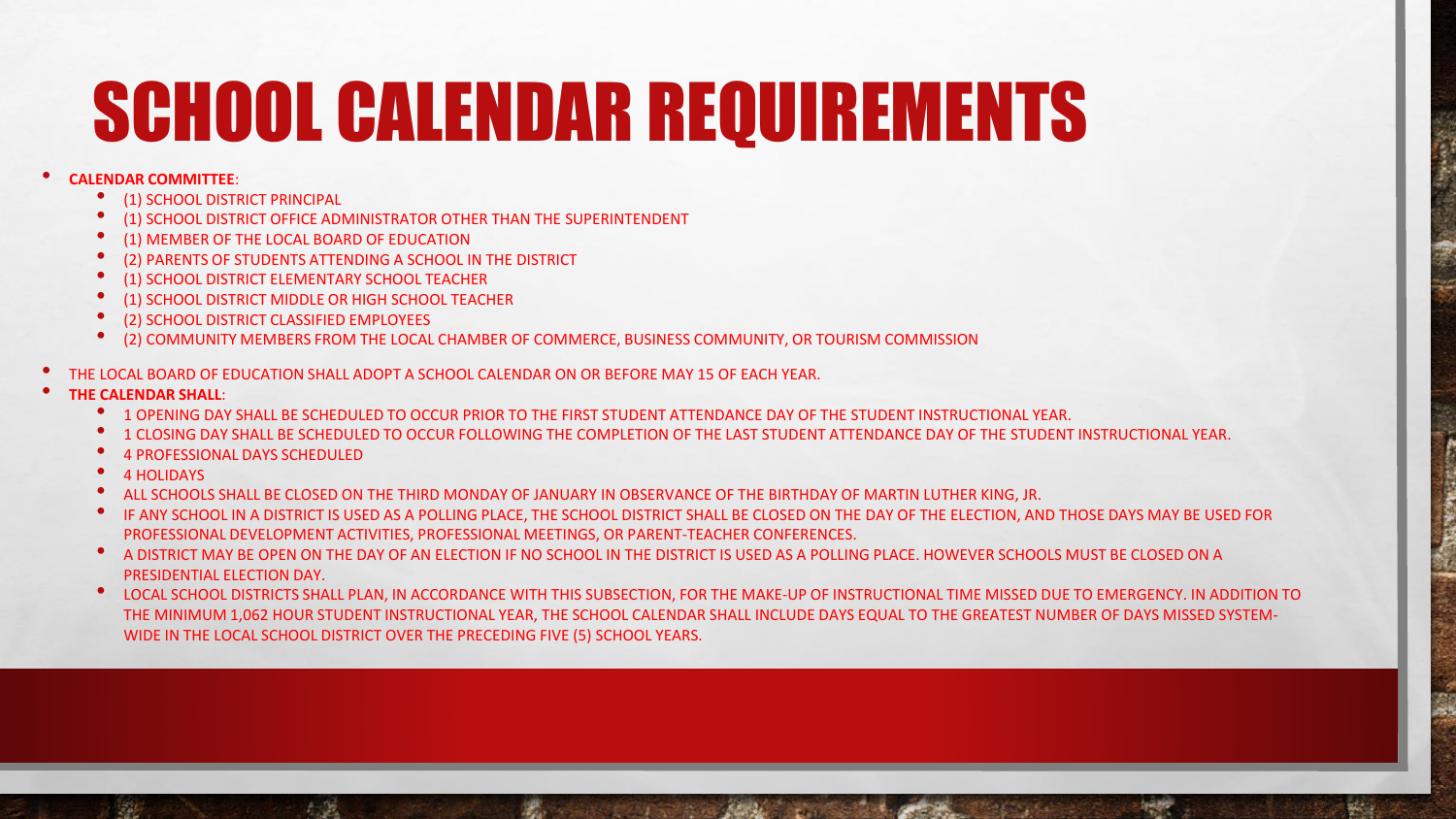# COMMITTEE MEMBERS

 $\mathbb{A}$ 

湯

**DESCRIPTION** 

| <b>District Administrator</b>                                    | <b>Brian Vanover</b>                     |
|------------------------------------------------------------------|------------------------------------------|
| <b>Building Principal</b>                                        | <b>Justin Kaiser</b>                     |
| <b>BOE Member</b>                                                | <b>Norine Sullivan</b>                   |
| <b>Elem. Parent</b>                                              | <b>Shane Armstrong</b>                   |
| <b>HS Parent</b>                                                 | <b>Stephanie Layton</b>                  |
| <b>Elem. Teacher</b>                                             | <b>Annie Schleusner</b>                  |
| <b>HS Teacher</b>                                                | <b>Julie Rash</b>                        |
|                                                                  |                                          |
| <b>Classified Employee (1)</b><br><b>Classified Employee (2)</b> | <b>Jim Swift</b><br><b>Melissa Burns</b> |
| <b>Community/Bus. Member (1)</b>                                 | <b>Joe Hayes</b>                         |
| <b>Community/Bus. Member (2)</b>                                 | <b>Amy Redfield</b>                      |